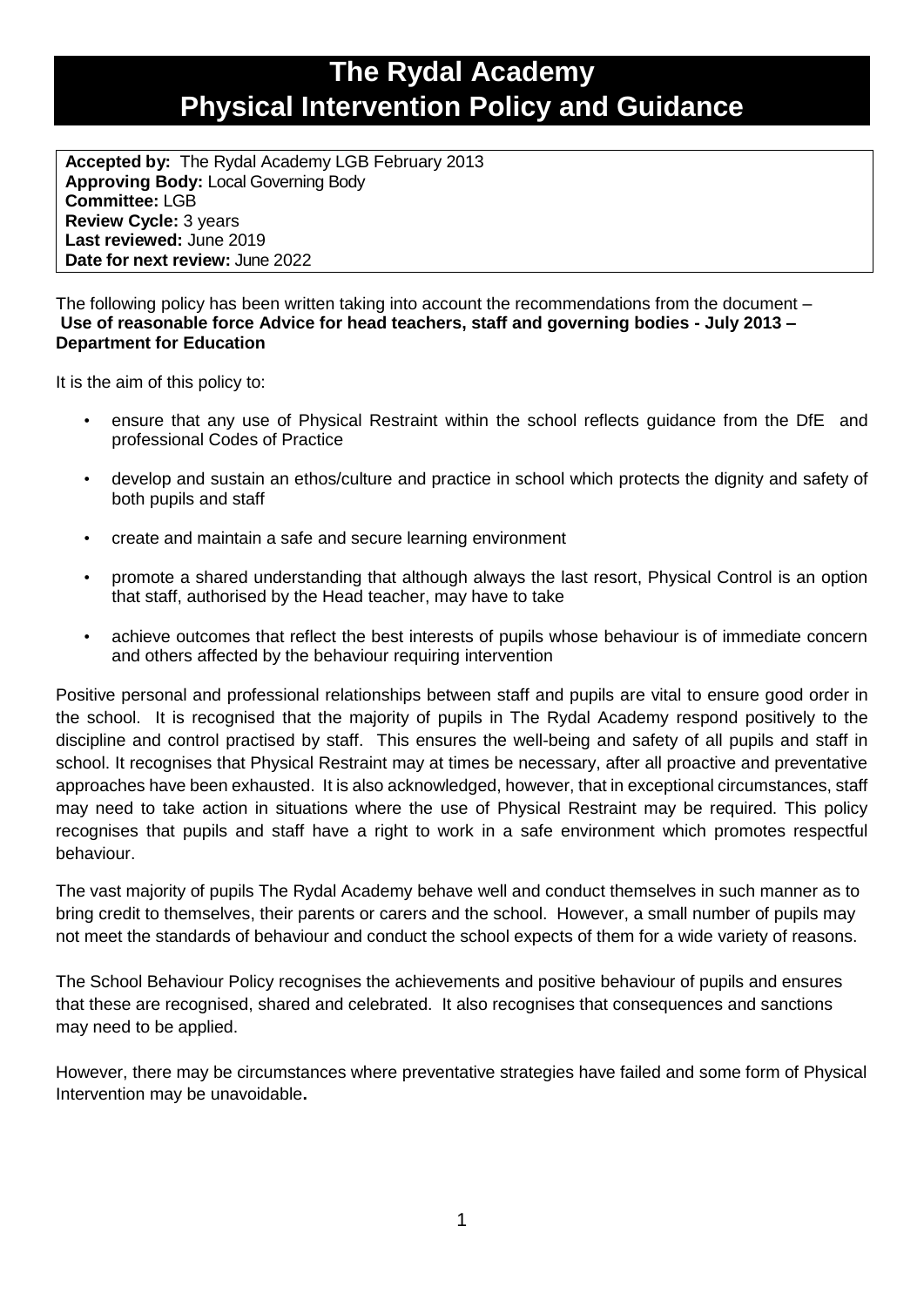# **What is reasonable force?**

- The term 'reasonable force' covers the broad range of actions that involve a degree of physical contact with pupils.
- Force is usually used either to control or restrain. This can range from guiding a pupil to safety by the arm through to more extreme circumstances such as breaking up a fight or where a student needs to be restrained to prevent violence or injury
- 'Reasonable in the circumstances' means using no more force than is needed
- As mentioned above, schools generally use force to control pupils and to restrain them. Control means either passive physical contact, such as standing between pupils or blocking a pupil's path, or active physical contact such as leading a pupil by the arm out of a classroom
- Restraint means to hold back physically or to bring a pupil under control. It is typically used in more extreme circumstances, for example when two pupils are fighting and refuse to separate without physical intervention.

#### W**ho can use reasonable force?**

- All members of school staff have a legal power to use reasonable force
- This power applies to any member of staff at the school
- **In The Rydal Academy this does not apply to volunteers or parents**

#### **When can reasonable force be used?**

- Reasonable force can be used to prevent pupils from hurting themselves or others, from damaging property, or from causing disorder
- In a school, force is used for two main purposes to control pupils or to restrain them
- The decision on whether or not to physically intervene is down to the professional judgement of the staff member concerned and should always depend on the individual circumstances
- Every possible step should have been taken to prevent the situation, and to try to avoid the use of any Physical Restraint. Any force required should be reasonable and kept to a minimum

The following list is not exhaustive but provides some examples of situations where reasonable force can and cannot be used.

#### **Schools can use reasonable force to:**

- remove disruptive children from the classroom where they have refused to follow an instruction to do so
- prevent a pupil behaving in a way that disrupts a school event or a school trip or visit
- prevent a pupil leaving the classroom where allowing the pupil to leave would risk their safety or lead to behaviour that disrupts the behaviour of others
- prevent a pupil from attacking a member of staff or another pupil, or to stop a fight in the playground
- restrain a pupil at risk of harming themselves through physical outbursts.

#### **Schools cannot:**

use force as a punishment – it is always unlawful to use force as a punishment.

# **The 1996 Education Act (Section 550A) stipulates that reasonable force may be used to prevent a pupil from doing, or continuing to do any of the following:**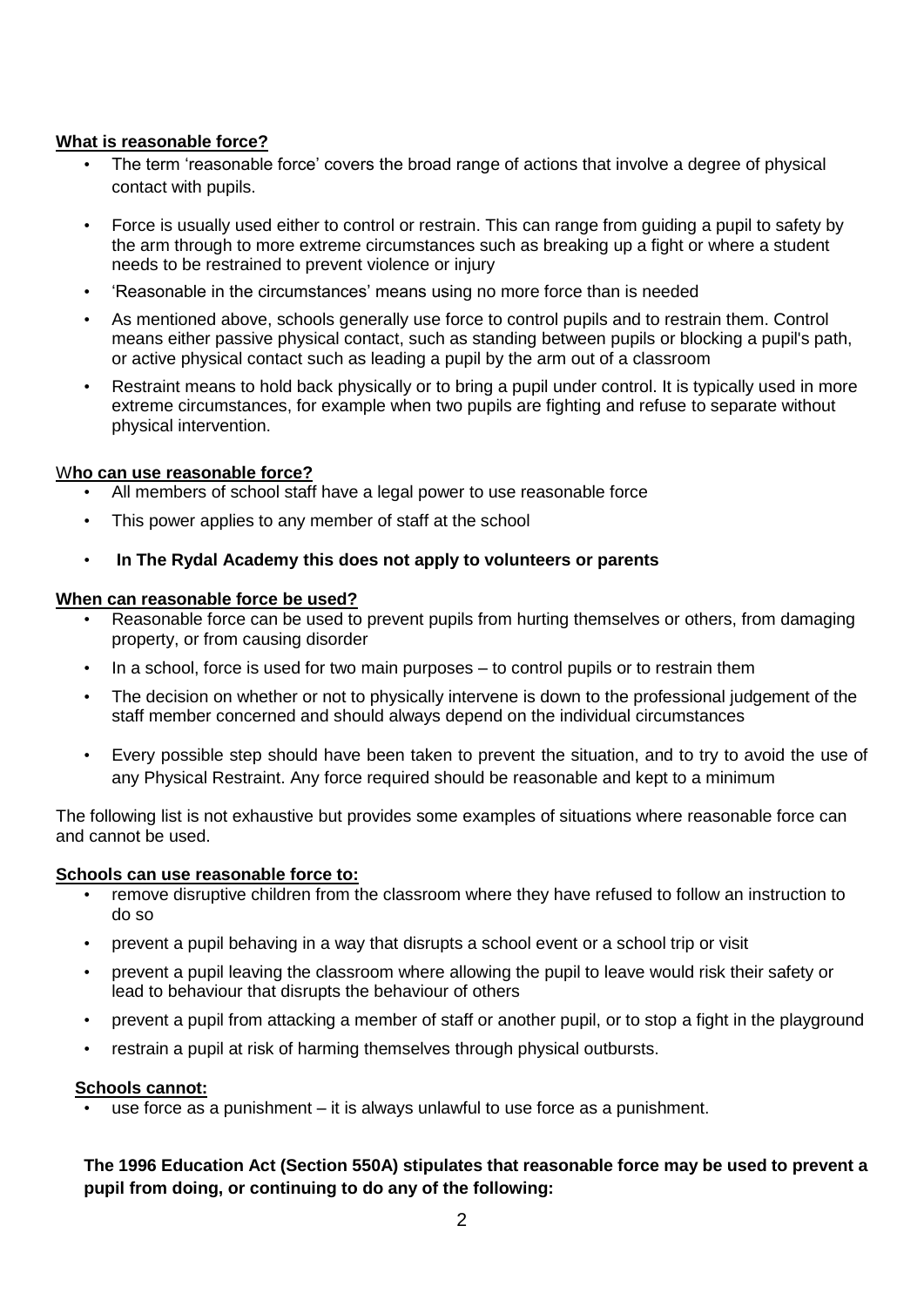- engaging in any behaviour prejudicial to maintaining good order and discipline at the school or among any of its pupils, whether the behaviour occurs in a classroom during a teaching session or elsewhere (this includes authorised out-of-school activities)
- self-injuring or placing himself or herself at risk
- injuring others
- causing damage to property, including that of the pupil himself or herself
- committing a criminal offence (even if the pupil is below the age of criminal responsibility)

# **Types of Incidents**

- where action is necessary in self-defence or because there is an imminent risk of injury
- where there develops an increasing risk of injury, or significant damage to property
- where a pupil is behaving in a way that is significantly compromising good order or discipline.

### **Examples of situations which fall within one of the first two categories are:**

- a pupil attacks a member of staff or another pupil
- pupils are fighting
- a pupil is engaged in increasingly at-risk behaviour
- a pupil is causing, or at risk of causing injury, damage by accident, by rough play, or by misuse of dangerous materials or objects
- a pupil is running in a corridor or on a stairway in a way which he or she might have or cause an accident likely to injure him or herself or others.
- a pupil absconds from a class or tries to leave school

### Examples of situations which fall into the third category are:

- a pupil persistently refuses to comply with a directive to leave a classroom in an escalating situation
- a pupil is behaving in a way that is **seriously** disrupting a lesson.

# **Acceptable Measures of Physical Restraint**

- The use of any Physical Restraint can only be deemed reasonable if:
- it is warranted by the particular circumstances of the incident
- it is delivered in accordance with the seriousness of the incident and the consequences which it is desired to prevent
- it is carried out as the minimum to achieve the desired result
- the age, understanding and gender of the pupil are taken into account
- it is likely to achieve the desired result.

Wherever possible, assistance should be sought from another member of staff before intervening.

# **Restrictive Physical Intervention may involve staff:**

- physically positioning themselves between pupil **physical presence**
- blocking a pupil's path **restriction of access or exit**
- escorting a pupil or shepherding a pupil away **physical diversion**

In extreme circumstances, trained staff may need to hold a pupil.- **physical control**

# **Power to search pupils without consent**

In addition to the general power to use reasonable force described above, head teachers and authorised staff can use such force as is reasonable given the circumstances to conduct a search for the following "prohibited items"3: 3 Section 550ZB(5) of the Education Act 1996

- knives and weapons
- alcohol
- illegal drugs
- stolen items
- tobacco and cigarette papers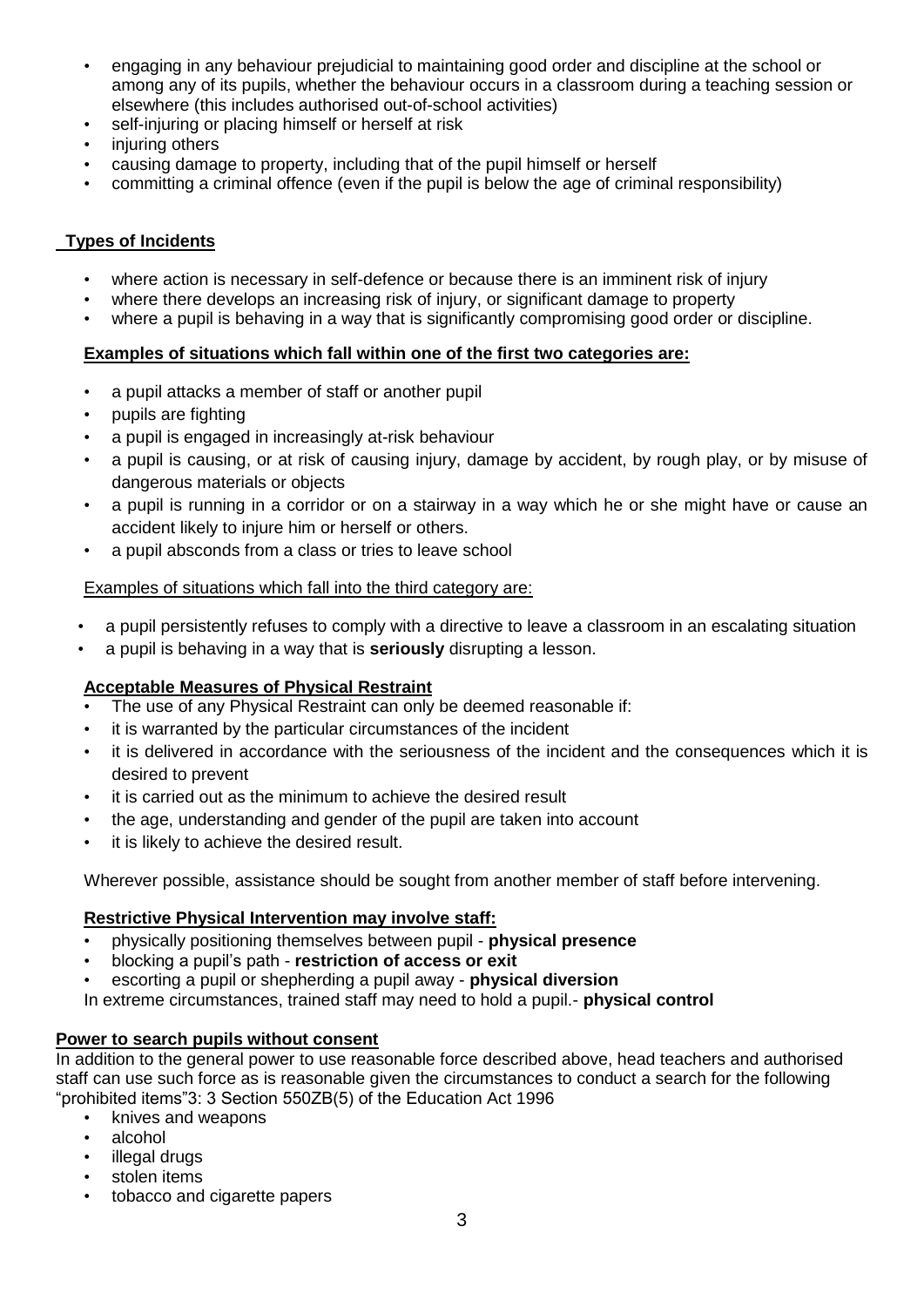- **fireworks**
- pornographic images
- any article that has been or is likely to be used to commit an offence, cause personal injury or damage to property.

# **Using force**

A panel of experts identified that certain restraint techniques presented an unacceptable risk when used on children and young people. The techniques in question are:

- the 'seated double embrace' which involves two members of staff forcing a person into a sitting position and leaning them forward, while a third monitors breathing;
- the 'double basket-hold' which involves holding a person's arms across their chest; and
- the 'nose distraction technique' which involves a sharp upward jab under the nose.

# **These techniques are not acceptable at The Rydal Academy.**

# **De-brief**

After any physical intervention the pupil should be offered a debrief and the chance to talk about what happened and why and how that situation can be avoided in the future.

# **Recording**

Where physical control has been used a record of the incident **must** be kept. This record should be made in the school incident book and folder which will include:

- name of pupil;
- date, time and type of incident;
- a brief description of the incident and actions taken.
- a record of any debrief offered or accepted.

The Incident Book (kept in the pastoral office) report must be completed as soon as possible after the incident, normally prior to staff going off duty and be signed by all staff involved, and the Headteacher.

# **Informing parents when force has been used on their child**

It is good practice for schools to speak to parents about serious incidents involving the use of force and to consider how best to record such serious incidents. It is up to schools to decide whether it is appropriate to report the use of force to parents. At The Rydal Academy staff will endeavour to inform parents when physical restraint has been used.

- In deciding what is a serious incident, teachers should use their professional judgement and consider the:
- pupil's behaviour and level of risk presented at the time of the incident;
- degree of force used;
- effect on the pupil or member of staff; and
- the child's age/emotional state
- •

# **Other physical contact with pupils**

It is not illegal to touch a pupil. There are occasions when physical contact, other than reasonable force, with a pupil is proper and necessary. Examples of where touching a pupil might be proper or necessary:

- Holding the hand of the child at the front/back of the line when going to assembly or when walking together around the school
- When comforting a distressed pupil
- When a pupil is being congratulated or praised
- To demonstrate how to use a musical instrument
- To demonstrate exercises or techniques during PE lessons or sports coaching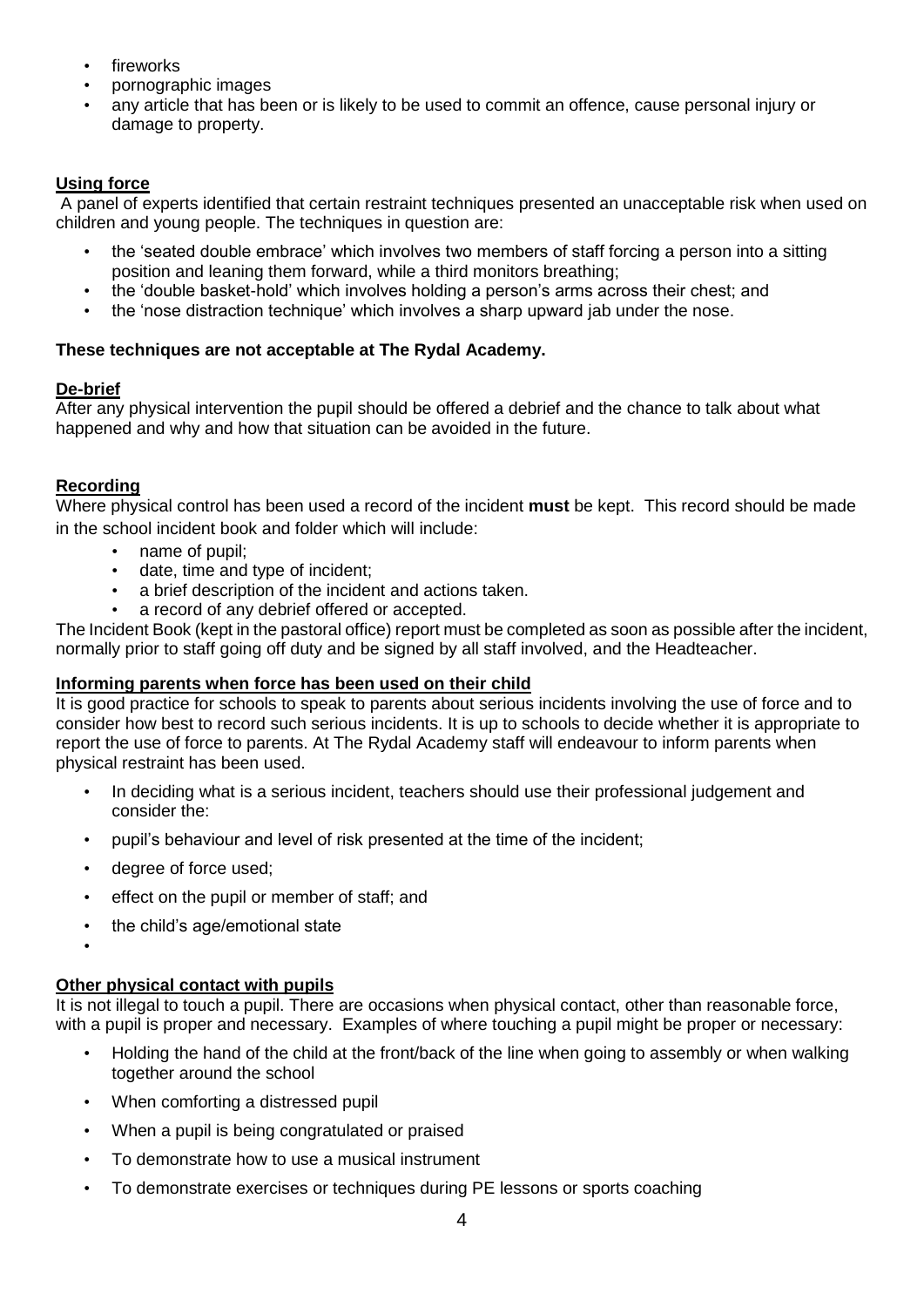• To give first aid.

# **Monitoring**

### **Headteachers**

Headteachers should monitor any use of Restrictive Physical Interventions by examining:

- the frequency of their use
- the justification for their use
- their nature
- their users
- the views of students concerning them

Headteachers must ensure that:

- the need to use Restrictive Physical Restraint is minimised
- Physical Restraint is used only in the appropriate circumstances
- only the appropriate degree of Physical Intervention is used in particular situations

#### Headteachers must also:

- report on the use of Physical restraint to the School's Governing Body;
- take appropriate action over issues of concern of either a general or specific nature; and
- make available on request the Major Incident Book to the Authority's officers.

### **Governors**

Governors should monitor the use of Restrictive Physical Intervention within the school ensuring that:

- the incidence of the use of Restrictive Physical Intervention is reported to them termly
- incidents comply with school policy
- trends are recognised
- action is taken to reduce the use of Physical Control.